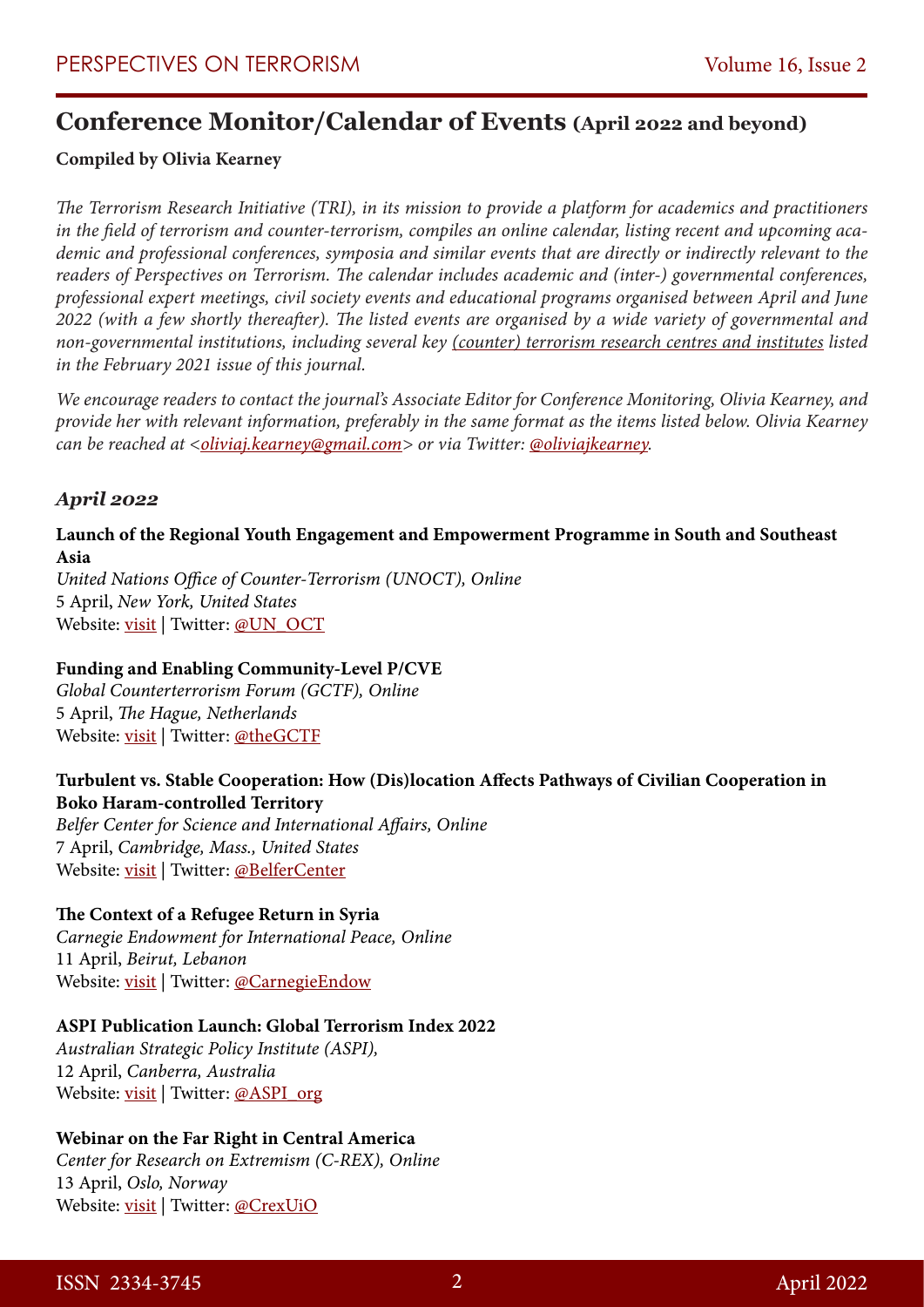#### **Offline Exclusion, Online Exclusion? Understanding the Interplay Between Social Exclusion, Online Communities and Extremist Ideologies**

*Institute for Security and Global Affairs (ISGA), Leiden University* 14 April, *Campus The Hague, Netherlands* Website: <u>visit</u> | Twitter: [@ISGA\\_Hague](https://twitter.com/ISGA_Hague)

#### **Counterterrorism Between the Wars: An International History, 1919-1937**

*The Wilson Center, Online* 18 April, *Washington DC, United States* Website: [visit](https://www.wilsoncenter.org/event/counterterrorism-between-wars-international-history-1919-1937) | Twitter: [@TheWilsonCenter](https://twitter.com/thewilsoncenter)

#### **Covid19 Challenge, Gender and Extremism, Understanding Terrorist Threats**

*The Canadian Network for Research on Terrorism, Security and Society (TSAS),* 22 April, *Ottawa, Canada* Website: [visit](https://www.tsas.ca/tsas-event/tsas-workshop-ottawa-friday-april-22-in-person/) | Twitter: [@TSASNetwork](https://twitter.com/TSASNetwork)

#### **Terrorism Financing and New Technologies in Europe: Report Launch**

*Project CRAAFT,*  27 April, *Brussels, Belgium* Website: <u>visit</u> | Twitter: [@ProjectCRAAFT](https://twitter.com/projectcraaft)

#### **Tech Against Terrorism E-learning Webinar Series**

*GIFCT, Online* 28 April Website: <u>visit</u> | Twitter: [@GIFCT\\_official](https://twitter.com/GIFCT_official)

#### *May 2022*

#### **A Group Affair: Understanding Involvement in Terrorism in Mali**

*Institute for Security and Global Affairs (ISGA), Leiden University* 11 May, *Campus The Hague, Netherlands* Website: [visit](https://www.universiteitleiden.nl/en/events/2022/05/a-group-affair-understanding-involvement-in-terrorism-in-mali) | Twitter: [@ISGA\\_Hague](https://twitter.com/ISGA_Hague)

#### **Fusion Conference: Polariserende communicatie als vector van radicalisering – La communication polarisante en tant que vecteur de radicalisation**

*Egmont Royal Institute for International Relations,*  12 May, *Brussels, Belgium* Website: [visit](https://www.egmontinstitute.be/events/fusion-conference/) | Twitter: [@EgmontInstitute](https://twitter.com/Egmontinstitute)

#### **What can we Learn from Interviewing 'Formers'?**

*Center for Research on Extremism (C-REX), Online* 12 May, *Oslo, Norway* Website: [visit](https://www.sv.uio.no/c-rex/english/news-and-events/events/2021/webinar-methods-ethics/may12-what-can-we-learn-from-interviewing-%E2%80%98formers.html) | Twitter: [@CrexUiO](https://twitter.com/CrexUiO)

#### **Ideology**

*Centre for Analysis of the Radical Right (CARR), online*  18 May, *United Kingdom* Website: [visit](https://www.radicalrightanalysis.com/category/upcoming/) | Twitter: [@C4ARR](https://twitter.com/C4ARR)